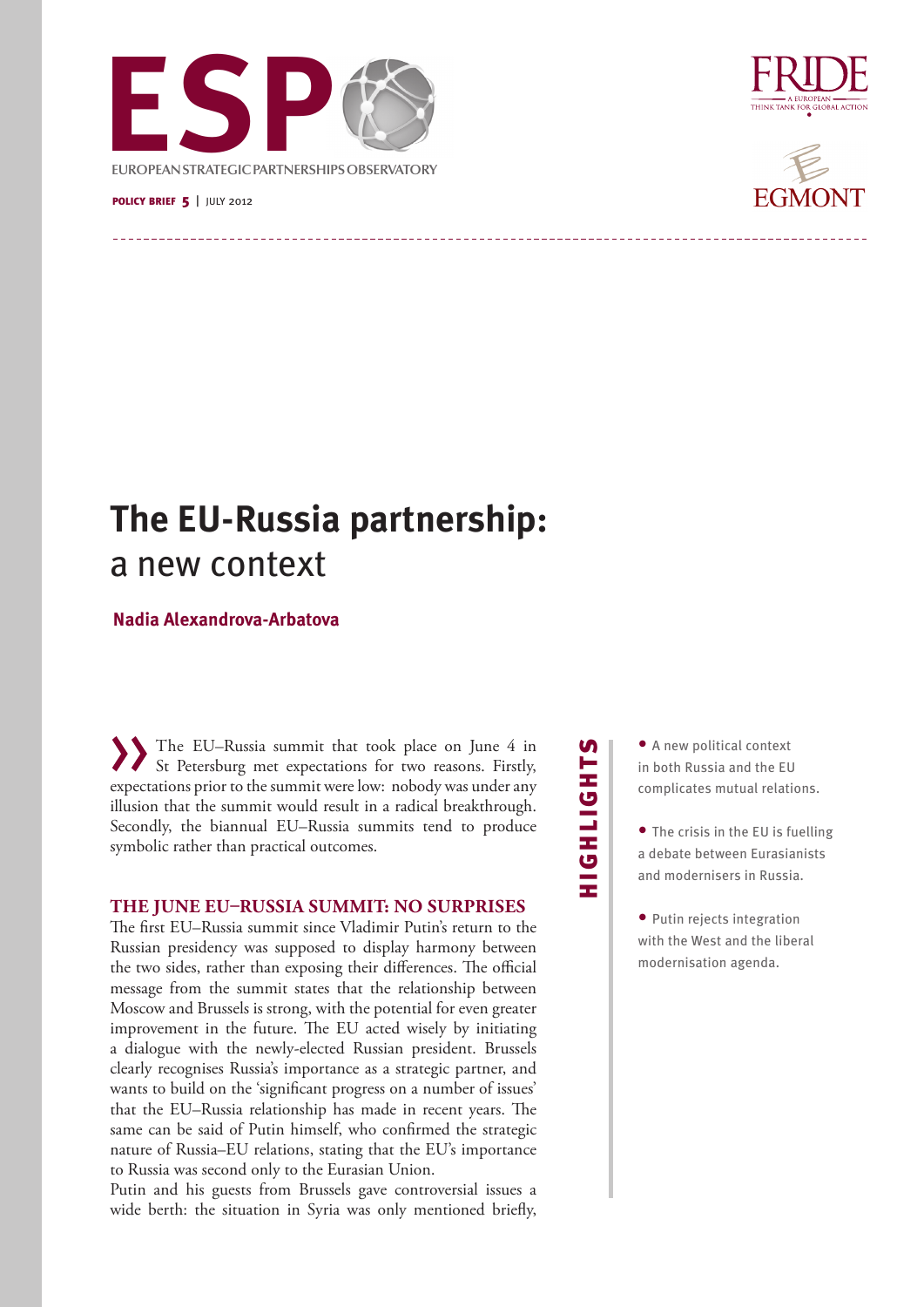

#### $\langle \rangle$  $\overline{\phantom{a}}$

with both sides verbally rejecting the use of force. There was no talk of the controversial Ballistic Missile Defence system planned for Europe or of Russia's ban on EU meat. The ballot fraud at Russia's recent presidential and parliamentary elections was also off the agenda. However, the summit did touch on issues which have been hampering efforts to forge a new broad-based cooperation agreement after four years of talks, including energy supplies, trade and market access, a visa-free travel regime and human rights. None of these differences was solved at the summit. Its main achievement was to demonstrate the readiness of both sides to continue the EU-Russia dialogue – however difficult it may be.

With Putin's return to presidency, political analysts both in Russia and abroad are trying to predict whether there will be fundamental changes or continuity in Russia's foreign policy. Generally speaking, radical foreign policy changes in a given country occur only as a result of radical external or internal changes (such as the collapse of the USSR). With a routine leadership change, it is usually new overtones and emphases that define a new foreign policy course. Although many experts say that the 'new' Putin won't be any different from the 'old' one, complete continuity is impossible since he has come to power in a markedly different domestic and foreign policy situation.

# **THE NEW CONTEXT OF EU–RUSSIA RELATIONS**

Both Russia and Europe are experiencing important political, economic and social transformations with strong implications for

their relationship. In the wake of the 2008 financial crisis, it dawned on the Russian population that having a modern economy meant being part of the modern world which in Russia's case largely comprises the EU (as its main trading partner), the US, Japan and South Korea. The realignment of Russia's relations with the US, the EU, Norway and Ukraine was a reflection of this new understanding. President Dmitry Medvedev launched the strategy under the title 'Partnership for Modernisation', which was then endorsed by a joint Russia–EU declaration. The imperative to modernise was creating a new model for Russian relations with the European Union and the West at large, although from the outset there was no consensus among the Russian political elite on what exactly modernization entailed.

As Putin returns to presidency he faces a very different Europe. The ongoing eurozone crisis has already resulted in damage to the EU's reputation as a model of both competent economic policy management and successful regional integration and multilateral cooperation. As a result of the crisis and intense competition from emerging powers, the EU's values-based foreign policy is being replaced by economisation, renationalisation and bilateralisation. EU member states are competing for economic deals with Russia and China. In short, the crisis has dealt a heavy blow to the attractiveness of the EU soft power model for third countries – including Russia.

It is not just Europe that has changed, however: Putin is also confronted with a new Russia. In 2000 he was required to reinstate stability after years of chaos and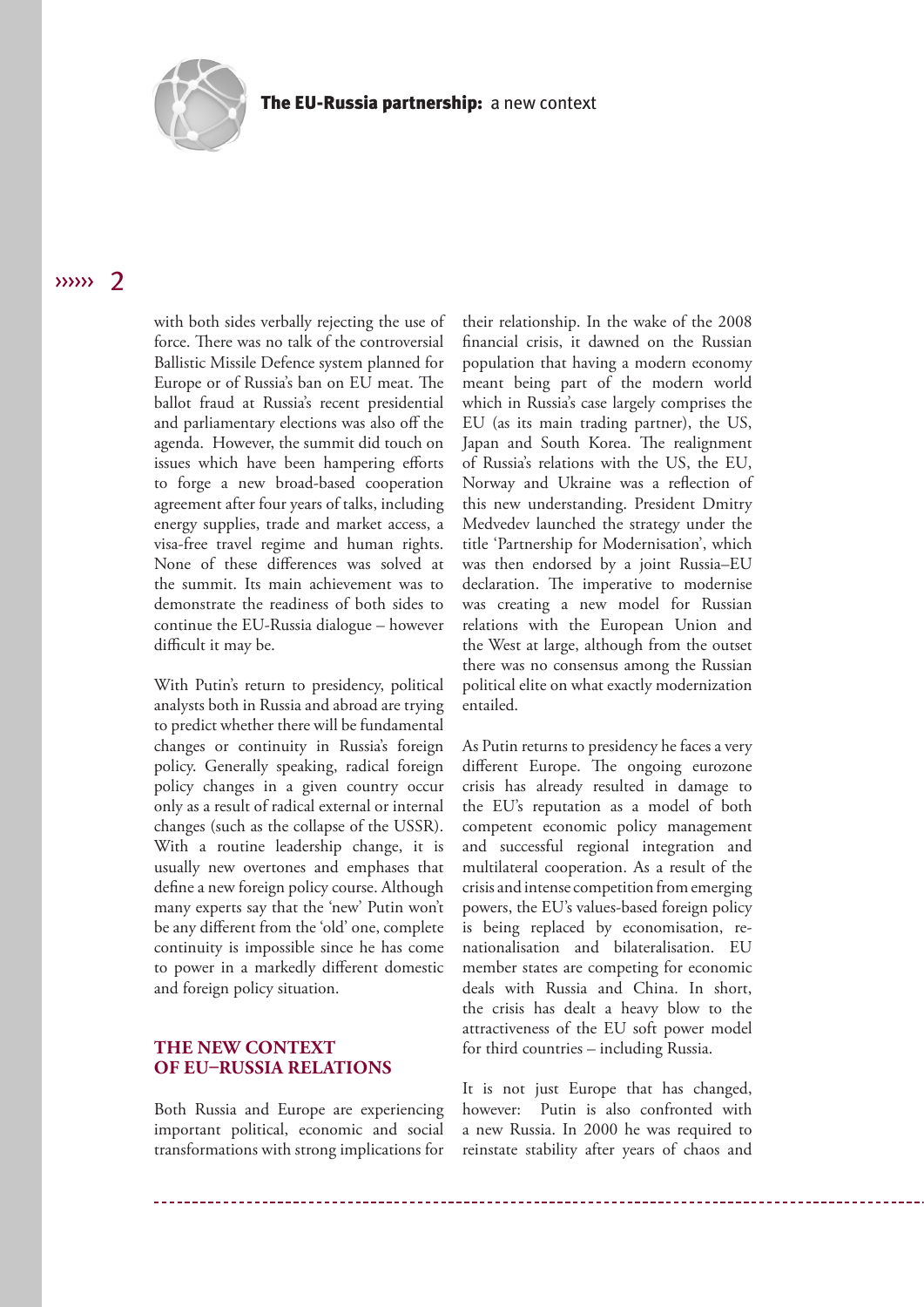

humiliation. Now the situation is different. Although nobody doubted in Putin's electoral victory, there was strong opposition to his return. Protests have been triggered by the September decision of the duumvirate of Putin and Medvedev to swap seats and the electoral fraud in December. Nonetheless, they should be viewed in the broader context of Russia's post-Communist evolution, which has entered a new phase. The collapse of the USSR resulted in market economy reforms (with admittedly mixed results), but no steps were taken to create a solid foundation for Russia's political democratisation. In

# **EU-Russia relations are losing their sense of purpose**

2012, a proportion of the Russian population does not want just stability, but also seeks democratic political reforms. The existing p o litico-e conomic system can no longer adequately address growing social demands. The system must change if Russia is to develop

further. Without political reform this will not be possible and popular protests will persist.

When he came to power in 2000, Putin hoped to improve Russia's global prestige not on the basis of unilateral concessions as Yeltsin had, but on an equal footing with other key powers. His expectations were disappointed by the West after 9/11. Russia has yet to find its proper place in post-bipolar Europe, partly due to its own mistakes but largely because of the short-sighted policies of its Western partners. Now Putin has no illusions about the integration of Russia with the West. He wants Russia to remain

a sovereign centre of power, with its area of primary influence based on the Eurasian Union (virtual though it is for the time being). At the St Petersburg summit, Putin stated that the Eurasian Union would play an increasingly important role on the global stage, adding that the EU would have to deal with the Eurasian Union's commission along with Moscow. The Eurasian Union is undoubtedly an important new dimension of Russia's foreign policy.

The focus on Russia's Eurasian vocation comes at a time of uncertainty concerning the country's prospects for modernisation. In all likelihood, Putin feels that Russia should no longer solicit modernisation guidance from the weakened EU. From his point of view, Europeans are in no position to lecture other countries on good governance and democracy. According to Putin, now is the time to devise an efficient mechanism for upgrading the national economy by launching a New Industrialisation plan based on sophisticated technologies. It is not yet apparent how this will be synchronised with the Partnership for Modernisation nor where Russia could obtain the advertised 'sophisticated technologies' for its reindustralisation. Is 'New Industrialisation' simply a catchy term for modernisation without the democratisation issues? As former Russian Prime Minister Yevgeny Primakov explained, a modernisation strategy doesn't imply mere adoption of western countries' achievements. Russia is not yet ready to become a post-industrial society, renouncing industrial production in favour of science and services. Instead of leaping straight into a post-industrial state, Russia must follow the 're-industrialisation' strategy that Putin is offering. Primakov stressed that Russia

 $3 \n<sub>xyyy</sub>$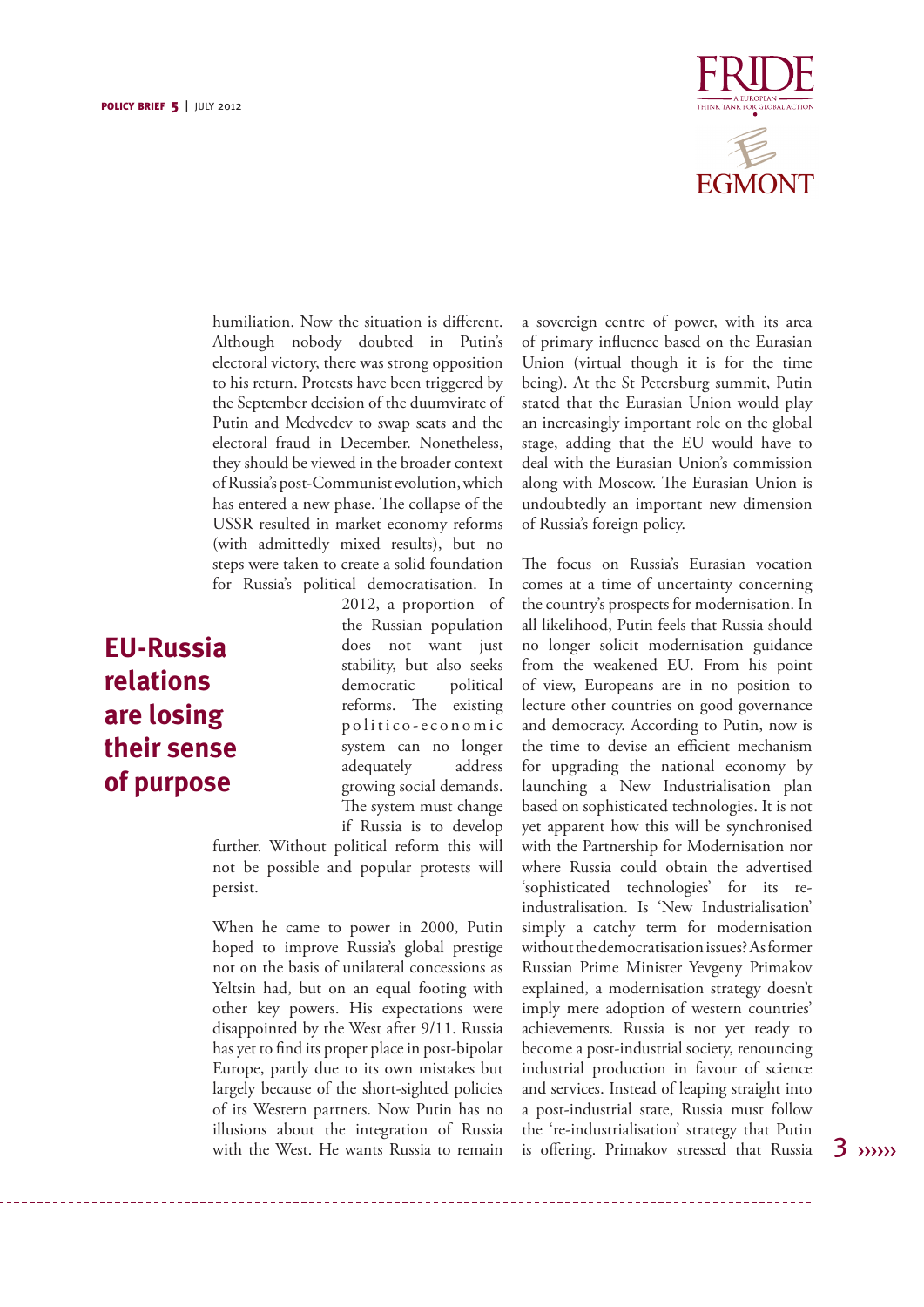

should adopt not only western technological and scientific achievements, but also the breakthroughs and positive trends of Soviet science that have been unjustly forgotten.

# **RUSSIA'S DOMESTIC DISCOURSE ON THE EURO CRISIS**

Russia's domestic debate over the EU crisis is key to understanding the future of EU– Russia relations. There is an ideological divide within Russia's academic and political community between 'Modernisers' and 'Eurasianists'. The latter say that the current EU crisis is the best evidence of the movement of the centre of economic activity to Asia, and that the Western model of sustainable economic development has already exhausted its resources. Therefore Russia should follow its own path, based around the Eurasian Union. The idea is not new. Russia has been debating its national identity for the past 200 years; embroiled in endless arguments over whether Russians are Europeans or Eurasians. The doctrine of 'Eurasianism' places geographical location above the basic principles of a country's socio-economic and political development. The Eurasian camp consists of three political forces: Communists, Nationalists and Conservatives (including neo-cons and mere opportunists). Communists support a Russian union with China and the so-called Chinese model for Russia's transformation. Nationalists are opposed to this union as they believe that China would be the dominant partner. They want Russia to be a sovereign Eurasian centre of power and reap all the benefits of this position. Conservatives fear the demise of the EU and the collapse of the eurozone, as they have

many business interests in EU countries and 40 per cent of Russia's foreign reserves are in euro. However, they are firmly against Russia's European vocation, which presents a threat to the existing system. They want to keep European powers divided and extract benefits from bilateral relations.

Modernisers are against Russia's Eurasian vocation, maintaining that it would not work anyway. Integration between authoritarian states is not possible, as such regimes would not concede their sovereignty. For them, the Chinese model is not an option for Russia, because it revolves around the transition from an agricultural society to an industrial state. The USSR missed this opportunity in the late 1920s.

The Modernisers' camp is also split into pro-US and pro-EU factions. The former – most vividly represented by /free market economists close to Jeffrey Sachs – attributes the euro crisis to the social and economic model of EU countries, which would be too 'socialist' for the globalised economy. Such a view prioritises economic models and neglects the political aspects of European integration. The pro-EU community is not blind to the depth of the euro crisis, and recognises that it is systemic. The most compelling indications of the ongoing crisis include the growing mistrust between Brussels and ordinary EU citizens, an increasing divide between northern and southern EU countries, and the rising tide of nationalism, the challenges to the multicultural project in Germany, France and the UK, and xenophobia and populism in EU member states. In this context, the fundamental issue is not simply whether the Eurozone survives, but whether the core